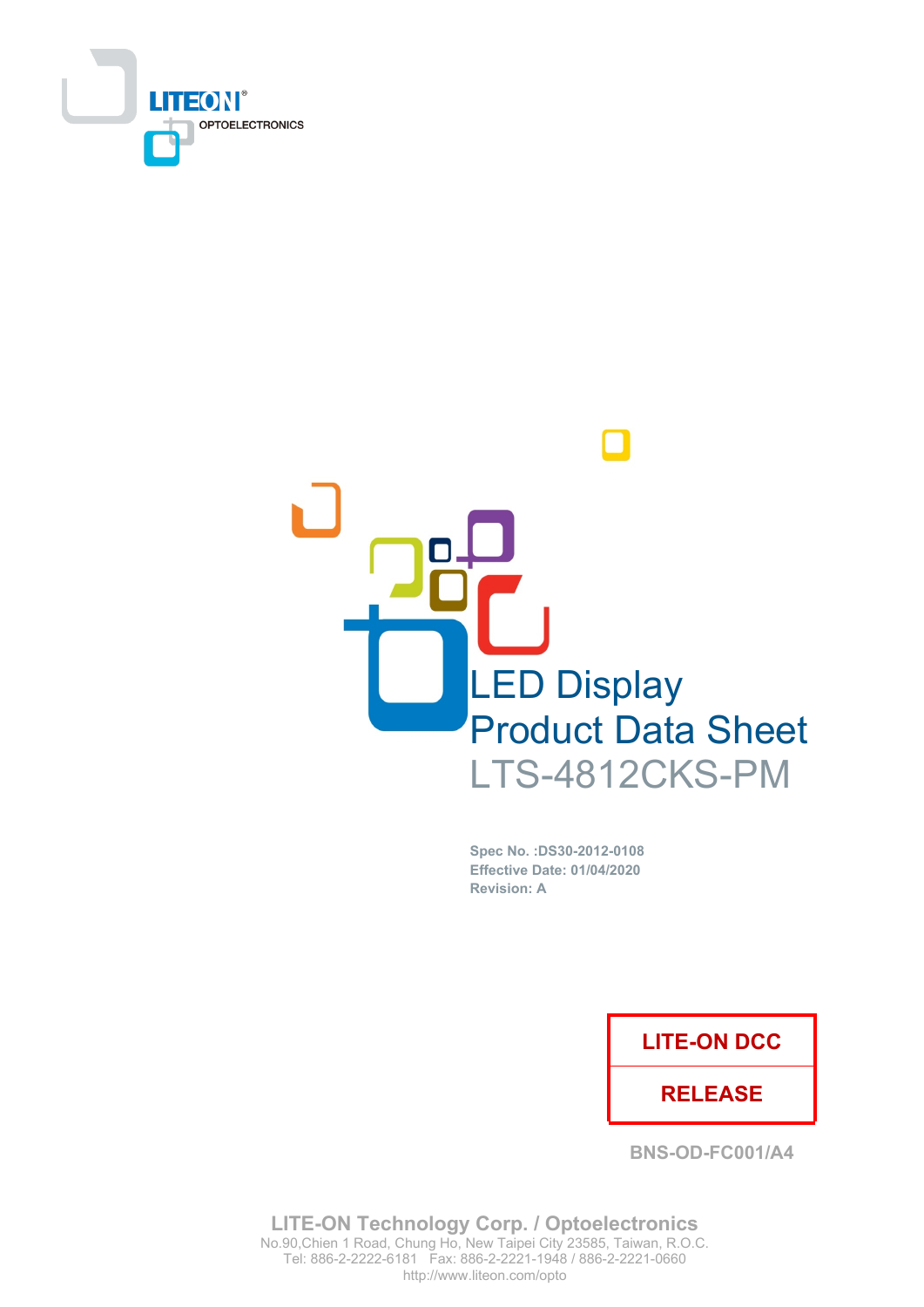

## **LED DISPLAY** LTS-4812CKS-PM

# **LED DISPLAY**

## LTS-4812CKS-PM

| <b>Rev</b>               | <b>Description</b>                           | <b>By</b> | <b>Date</b> |
|--------------------------|----------------------------------------------|-----------|-------------|
| 01                       | Preliminary Spec.                            | Reo Lin   | 10/29/2012  |
|                          |                                              |           |             |
|                          |                                              |           |             |
|                          |                                              |           |             |
|                          |                                              |           |             |
|                          |                                              |           |             |
|                          |                                              |           |             |
|                          | Above data for PD and Customer tracking only |           |             |
| $\overline{\phantom{a}}$ | NPPR Received and Upload on System           | Reo Lin   | 11/21/2012  |
| A                        | Update Packing spec. in page 10              | Reo Lin   | 12/30/2019  |
|                          |                                              |           |             |
|                          |                                              |           |             |
|                          |                                              |           |             |
|                          |                                              |           |             |
|                          |                                              |           |             |
|                          |                                              |           |             |
|                          |                                              |           |             |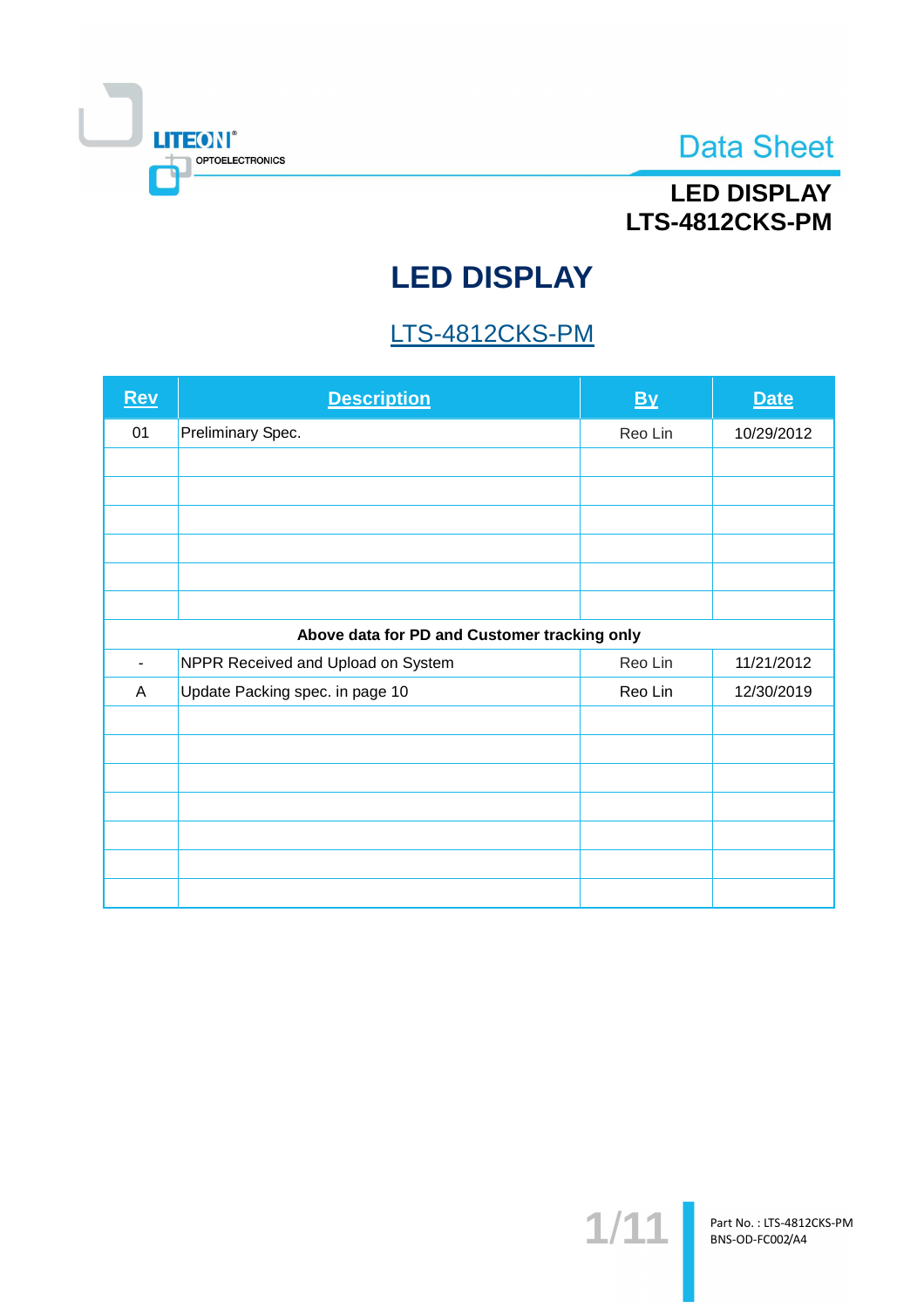

## **LED DISPLAY LTS-4812CKS-PM**

### 1. Description

The LTS-4812CKS-PM is a 0.39 inch (10.0 mm) digit height single digit SMD display. This device uses AS-AllnGap Yellow LED chips (AllnGap epi on GaAs substrate). The display has gray face and white segments.

#### **1.1 Features**

- 0.39 inch (10.0 mm) DIGIT HEIGHT  $\blacksquare$
- CONTINUOUS UNIFORM SEGMENTS
- LOW POWER REQUIREMENT
- EXCELLENT CHARACTERS APPEARANCE
- HIGH BRIGHTNESS & HIGH CONTRAST
- **WIDE VIEWING ANGLE**
- SOLID STATE RELIABILITY
- CATEGORIZED FOR LUMINOUS INTENSITY.
- LEAD-FREE PACKAGE(ACCORDING TO ROHS)

#### **1.2 Device**

| <b>Part No</b> | <b>Description</b> |
|----------------|--------------------|
| AllnGaP Yellow | Common Anode       |
| LTS-4812CKS-PM | Rt. Hand Decimal   |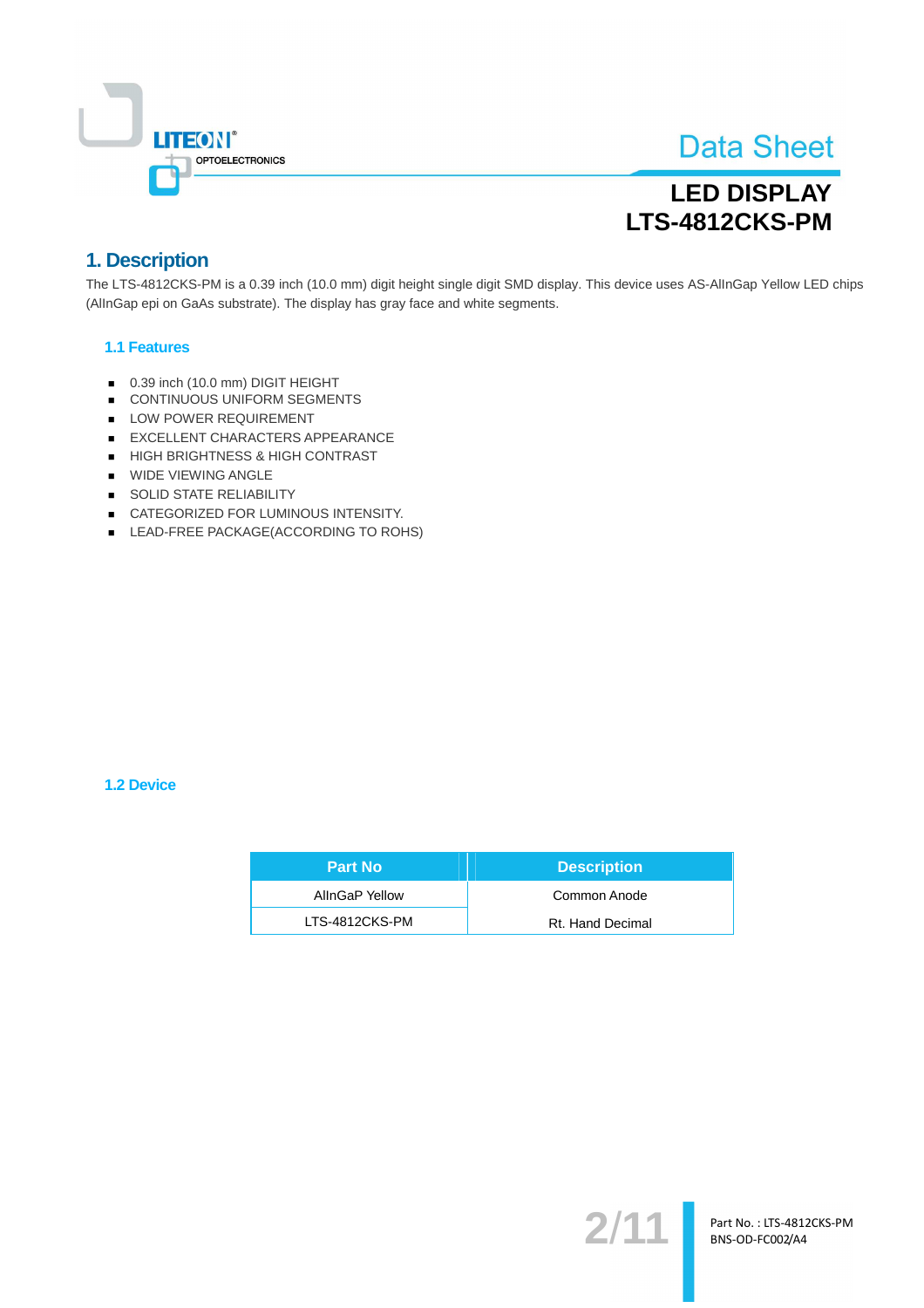

## **LED DISPLAY LTS-4812CKS-PM**

### **2. Package Dimensions**



#### Notes:

- 1. All dimensions are in millimeters. Tolerances are ±0.25 mm (0.01") unless otherwise noted
- 2. Foreign material on segment  $\leq 10$ mil
- 3. Ink contamination (surface)  $\leq$  20mils
- 4. Bubble in segment  $\leq 10$ mil
- 5. Bending  $\leq 1\%$  of reflector length
- 6. Plastic pin's burr max is 0.1 mm

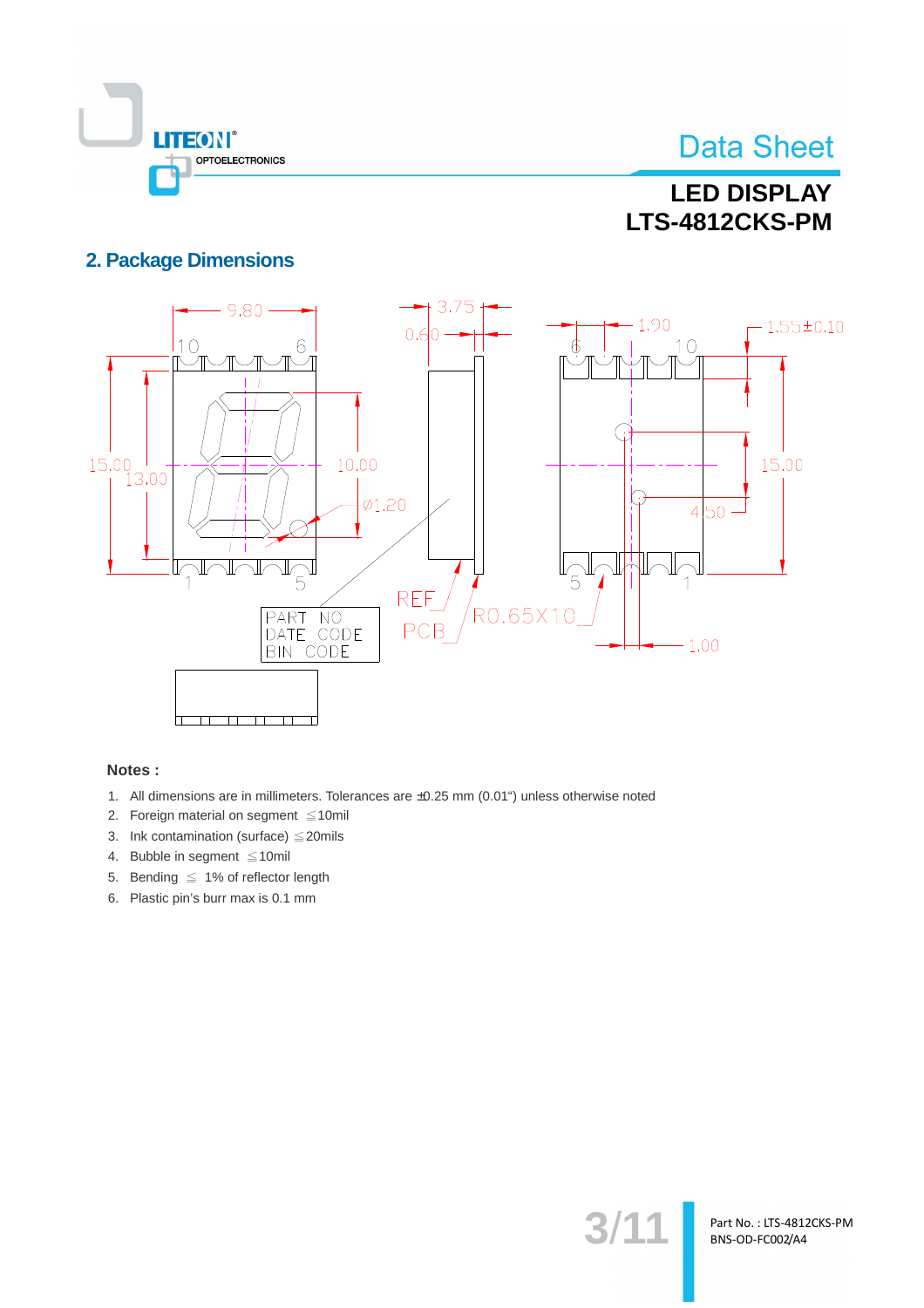

**LED DISPLAY** LTS-4812CKS-PM

### 3. Internal Circuit Diagram





### **4. Pin Connection**

| <b>No</b>      | <b>Connection</b>      |
|----------------|------------------------|
| $\mathbf{1}$   | CATHODE E              |
| 2              | CATHODE D              |
| 3              | <b>COMMON</b><br>ANODE |
| $\overline{4}$ | CATHODE C              |
| 5              | CATHODE DP             |
| 6              | CATHODE B              |
| $\overline{7}$ | CATHODE A              |
| 8              | COMMON ANODE           |
| 9              | CATHODE F              |
| 10             | CATHODE G              |

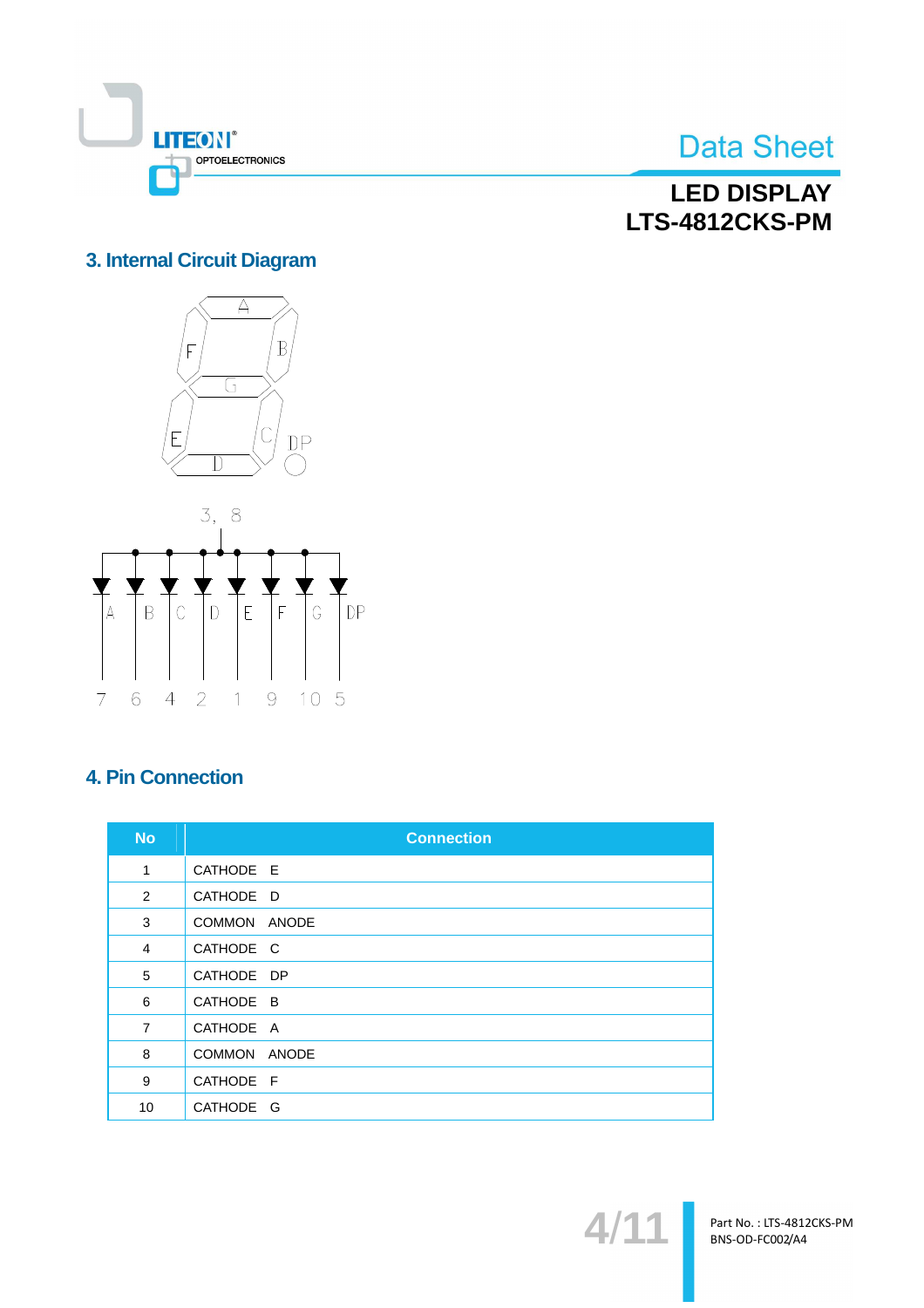

## **LED DISPLAY LTS-4812CKS-PM**

### **5. Rating and Characteristics**

#### 5.1. Absolute Maximum Rating at Ta=25°C

| <b>Parameter</b>                                                         | <b>Maximum Rating</b> | <b>Unit</b> |
|--------------------------------------------------------------------------|-----------------------|-------------|
| Power Dissipation Per Segment                                            | 70                    | mW          |
| Peak Forward Current Per Segment<br>(1/10 Duty Cycle, 0.1ms Pulse Width) | 90                    | mA          |
| <b>Continuous Forward Current Per Segment</b>                            | 25                    | mA          |
| Derating Linear From 25°C Per Segment                                    | 0.28                  | mA/C        |
| Operating Temperature Range                                              | $-35C$ to $+105C$     |             |
| Storage Temperature Range                                                | $-35C$ to $+105C$     |             |
|                                                                          |                       |             |

Iron Soldering Conditions: 1/16 inch Below Seating Plane for 3 Seconds at 260°C

#### 5.2. Electrical / Optical Characteristics at Ta=25°C

| <b>Parameter</b>                                          | <b>Symbol</b>   | MIN.  | TYP.  | MAX. | <b>Unit</b> | <b>Test Condition</b> |
|-----------------------------------------------------------|-----------------|-------|-------|------|-------------|-----------------------|
| Average Luminous Intensity Per Segment                    | IV              | 1301  | 2750  | 5400 | $\mu$ cd    | $IF = 1mA$            |
|                                                           |                 |       | 30250 |      | $\mu$ cd    | $IF = 10mA$           |
| <b>Peak Emission Wavelength</b>                           | $\lambda p$     |       | 588   |      | nm          | $IF = 20mA$           |
| Spectral Line Half-Width                                  | $\Delta\lambda$ |       | 15    |      | nm          | $IF = 20mA$           |
| Dominant Wavelength                                       | λd              | 582.1 |       | 590  | nm          | $IF = 20mA$           |
| Forward Voltage Per Chip                                  | <b>VF</b>       | 1.6   | 2.05  | 2.6  | $\vee$      | $IF = 20mA$           |
| Reverse Current Per Segment <sup>(2)</sup>                | IR              |       |       | 100  | μA          | $VR=5V$               |
| Luminous Intensity Matching Ratio<br>(Similar Light Area) | $IV-m$          |       |       | 2:1  |             | $IF = 1mA$            |

#### Notes:

1. Luminous intensity is measured with a light sensor and filter combination that approximates the CIE (Commission International De L'Eclariage) eye-response curve

 $5/1$ 

Part No.: LTS-4812CKS-PM BNS-OD-FC002/A4

- 2. Reverse voltage is only for IR test. It cannot continue to operate at this situation
- 3. Cross talk specification  $\leq 2.5\%$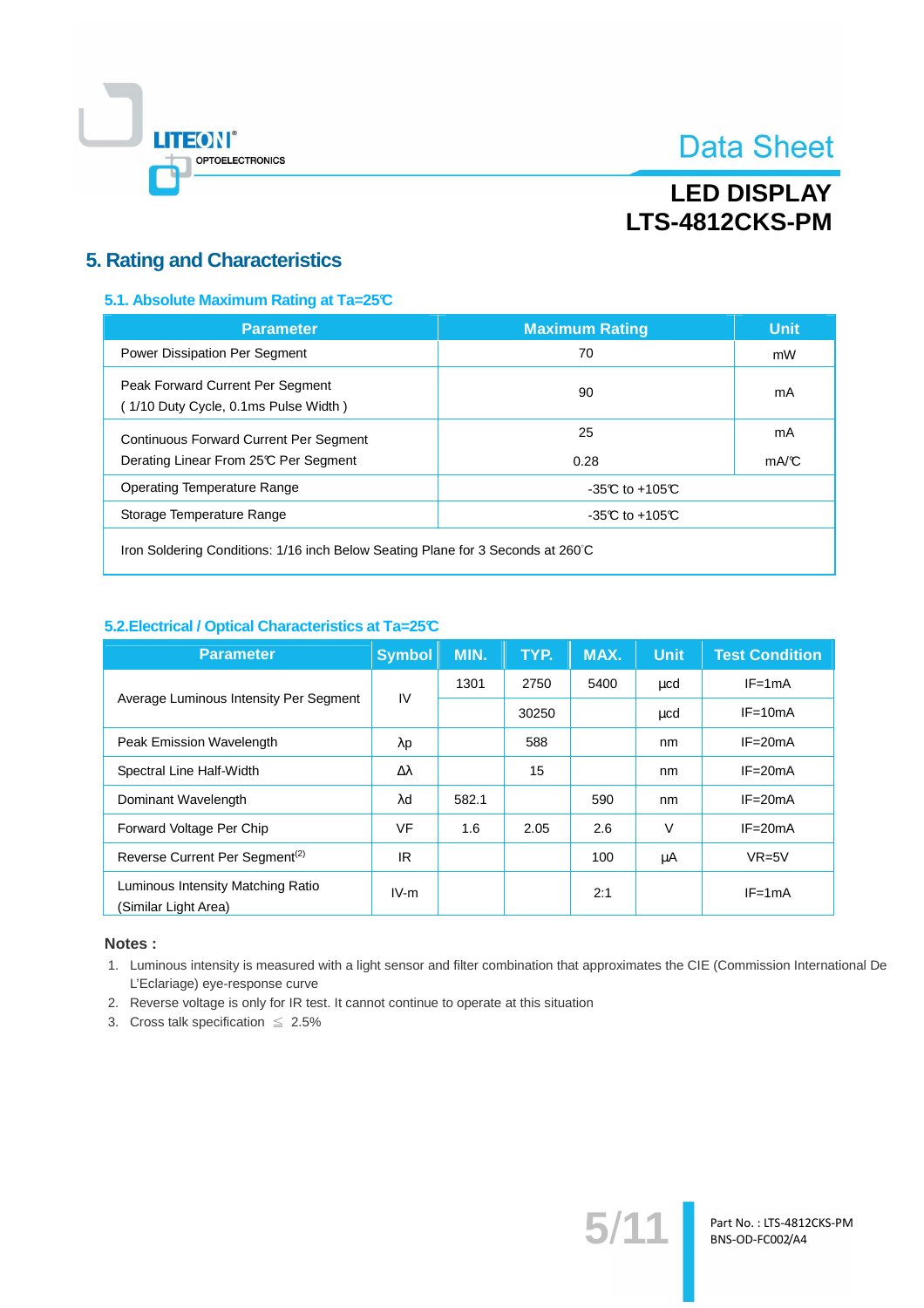

## **LED DISPLAY** LTS-4812CKS-PM

#### 5.3. Bin Range Distribution

| <b>Bin</b> |      |      |      |
|------------|------|------|------|
| Min.       | 1301 | 2101 | 3401 |
| Max.       | 2100 | 3400 | 5400 |

Unit is µcd, Tolerance is +/-15%

#### **5.4. Hue Range Distribution**

| <b>Hue</b> |       |       |       |       |
|------------|-------|-------|-------|-------|
| Min.       | 582.1 | 584.1 | 586.1 | 588.1 |
| Max.       | 584.0 | 586.0 | 588.0 | 590.0 |

Unit is nm, Tolerance is +/-1 nm

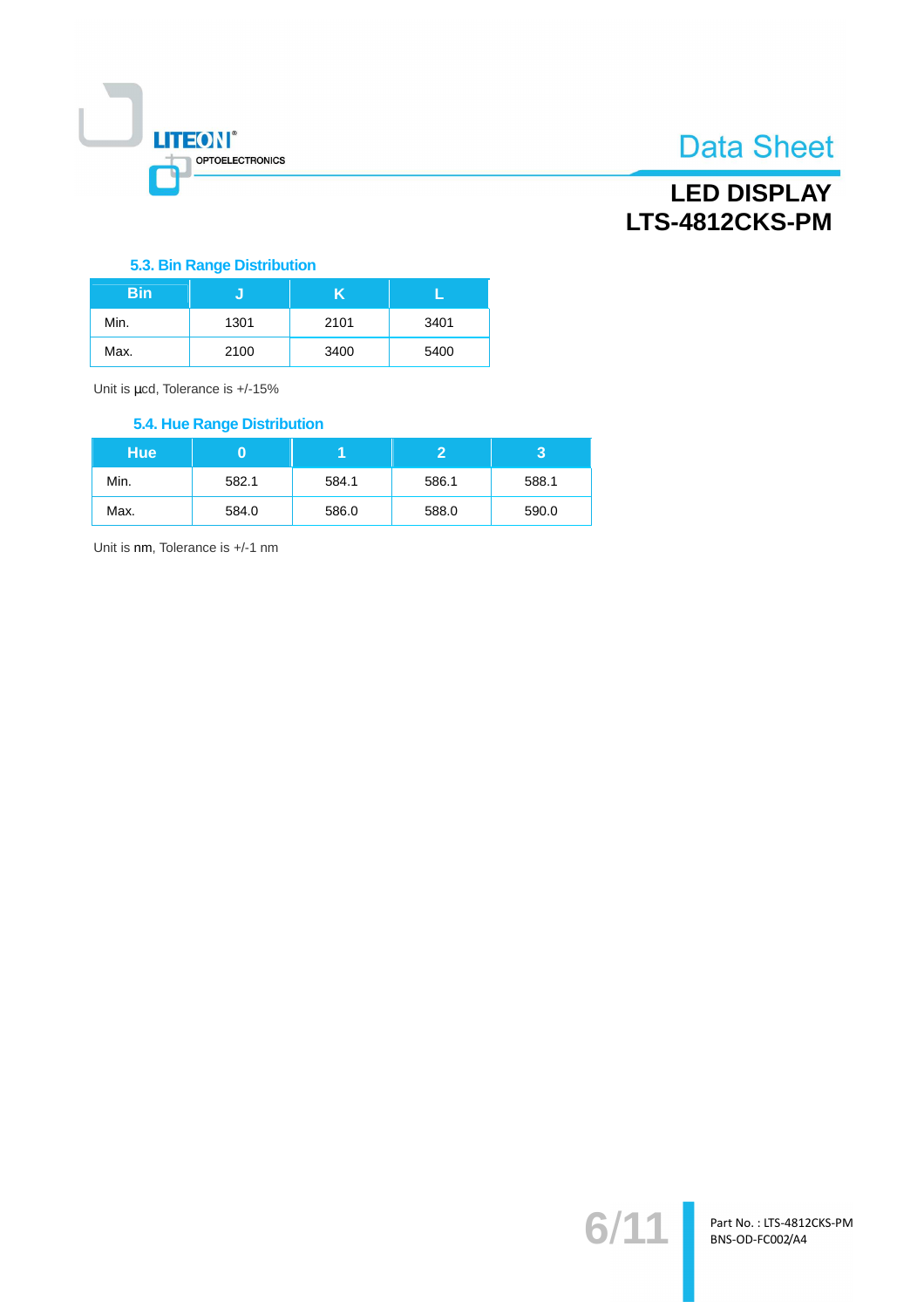

### **LED DISPLAY LTS-4812CKS-PM**

#### 5.5. Typical Electrical / Optical Characteristics Curves



NOTE : KS=AllnGaP YELLOW

Part No.: LTS-4812CKS-PM BNS-OD-FC002/A4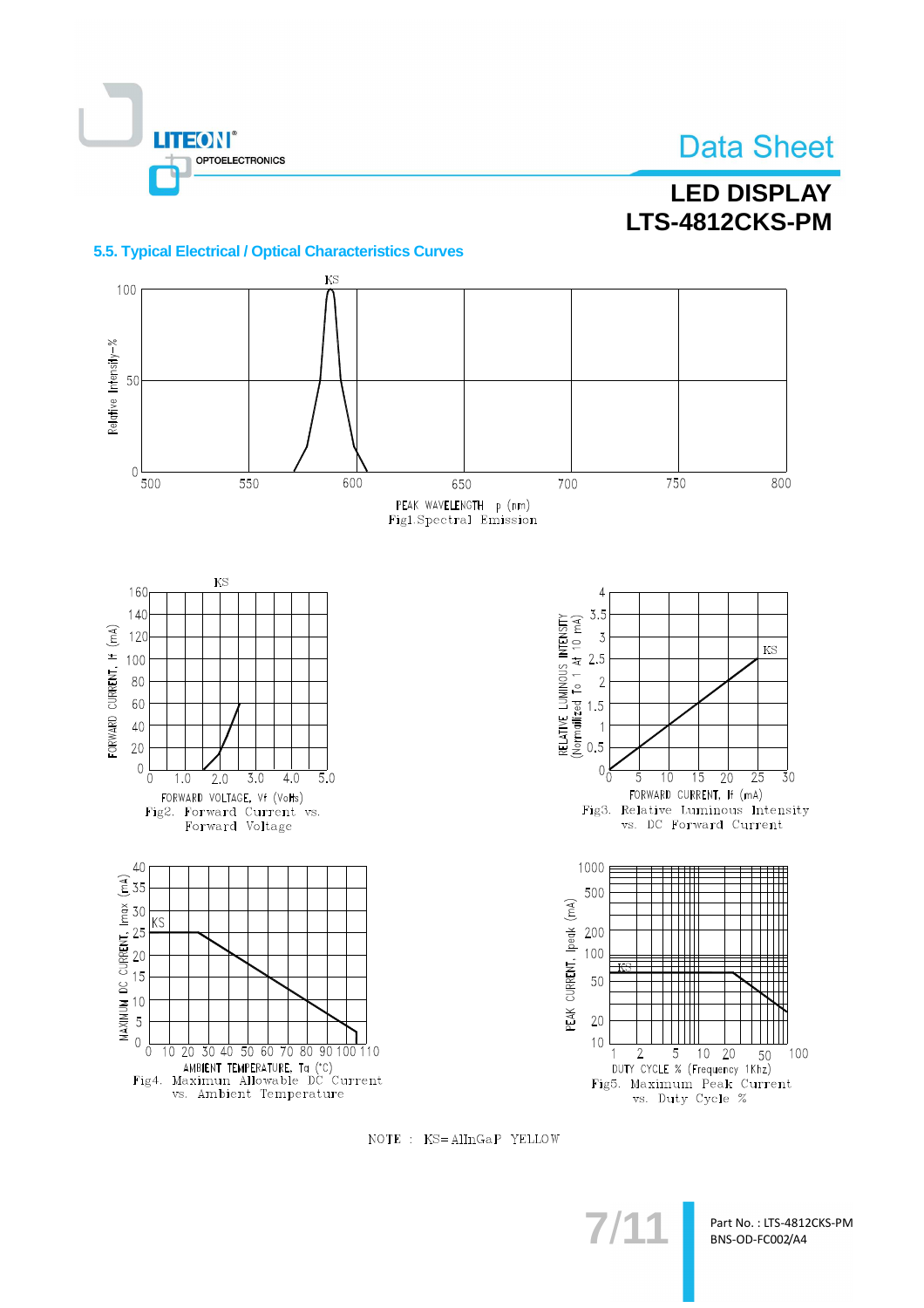

Part No.: LTS-4812CKS-PM BNS-OD-FC002/A4

## **LED DISPLAY** LTS-4812CKS-PM

### **6. SMT SOLDERING INSTRUCTION**

(Number of reflow process shall be less than 2 times, and cooling process to normal temperature is required between the first and the second soldering process)



#### Notes:

1. Recommended soldering condition

| Reflow Soldering (Two times only) |                        | Soldering Iron (One time only) |                      |  |
|-----------------------------------|------------------------|--------------------------------|----------------------|--|
| Pre-heat:                         | $120 - 150^{\circ}$ C. | Temperature                    | $300^{\circ}$ C Max. |  |
| Pre-heat time:                    | 120sec. Max.           | Soldering time                 | 3sec. Max.           |  |
| Peak temperature:                 | 260℃ Max.              |                                |                      |  |
| Soldering time:                   | 5sec. Max.             |                                |                      |  |

2. Number of reflow process shall be less than 2 times, and cooling process to normal temperature is required between the first and the second soldering process.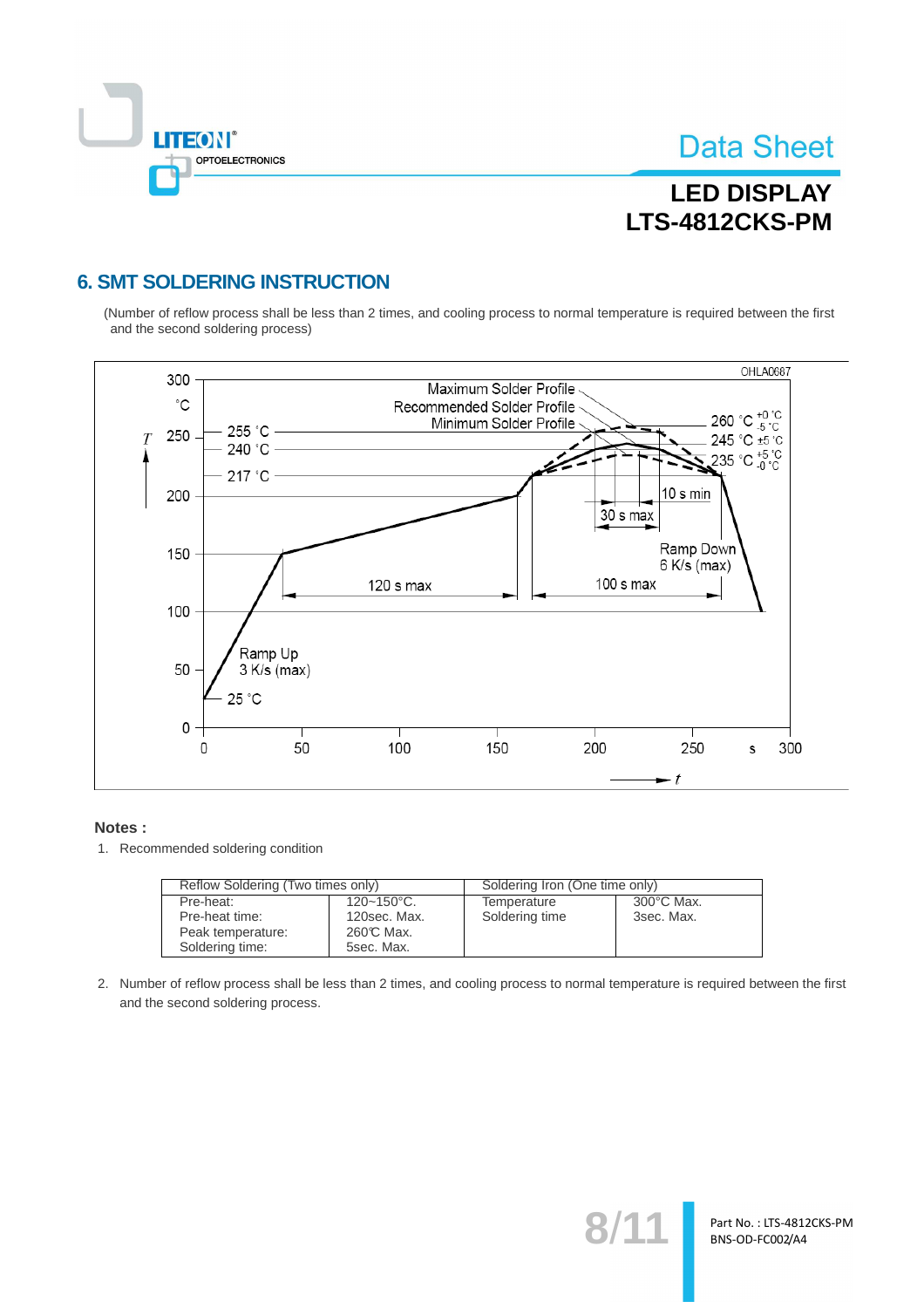



**LED DISPLAY** LTS-4812CKS-PM

### 7. Recommended Soldering Pattern



### **8. Packing Specification**

**8.1. Packing Reel Dimensions** 







 $9/11$ 

Part No.: LTS-4812CKS-PM BNS-OD-FC002/A4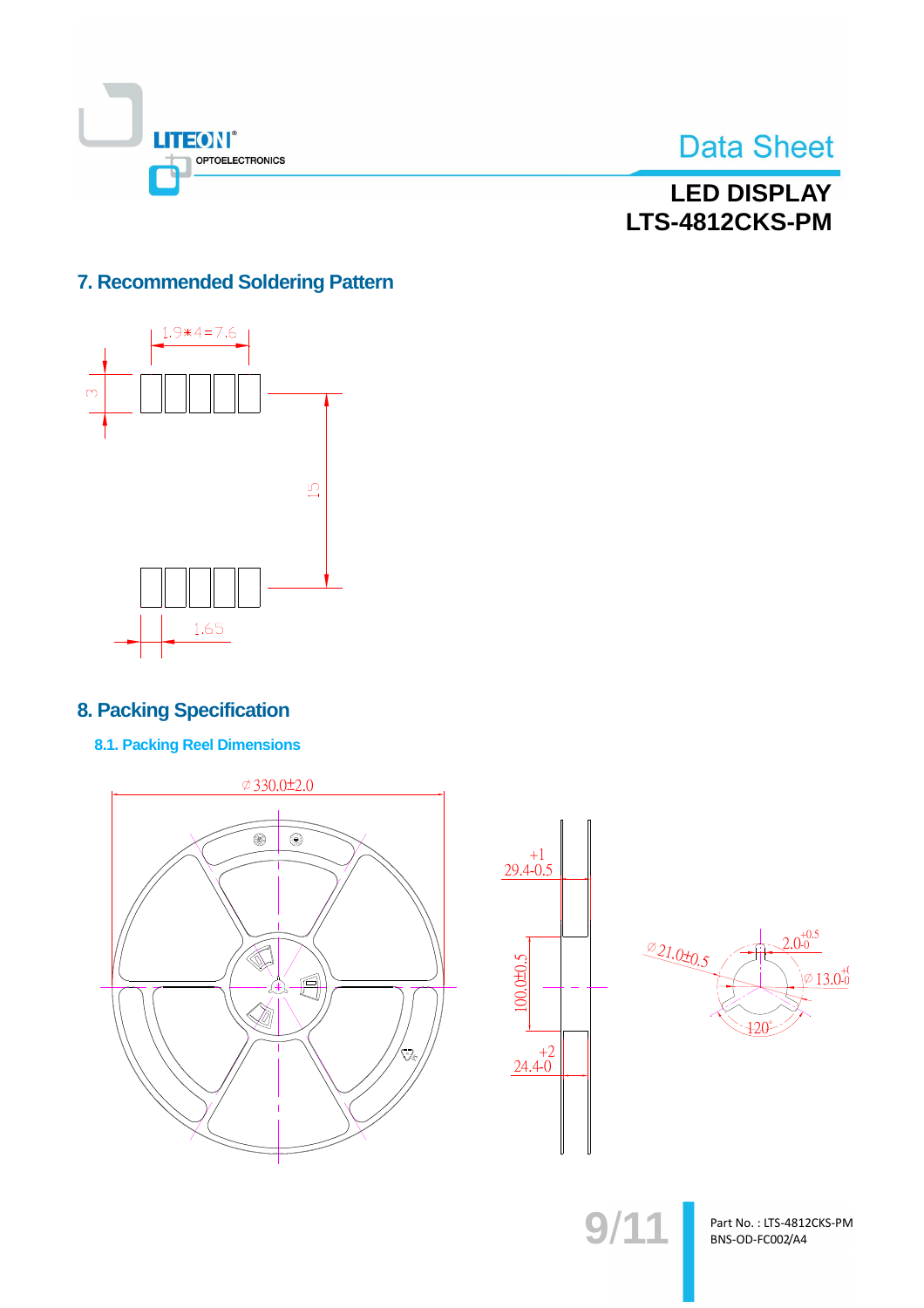



#### **8.2. Packing Carrier Dimensions**

OPTOELECTRONICS

**LITEON®** 



2. Carrier camber is within 1 mm in 250 mm.

3. Material: Black Conductive Polystyrene Alloy.

4. All dimensions meet EIA-481-D requirements.

- 5. Thickness: 0.40±0.05mm.
- 
- 
- 6. Packing length per 22" reel : 44.5 Meters.(1:3)<br>7. Component load per 13" reel : 800 pcs.<br>8. Minimum packing quantity is 200 pcs for remainders

#### 8.3. Trailer part / Leader part